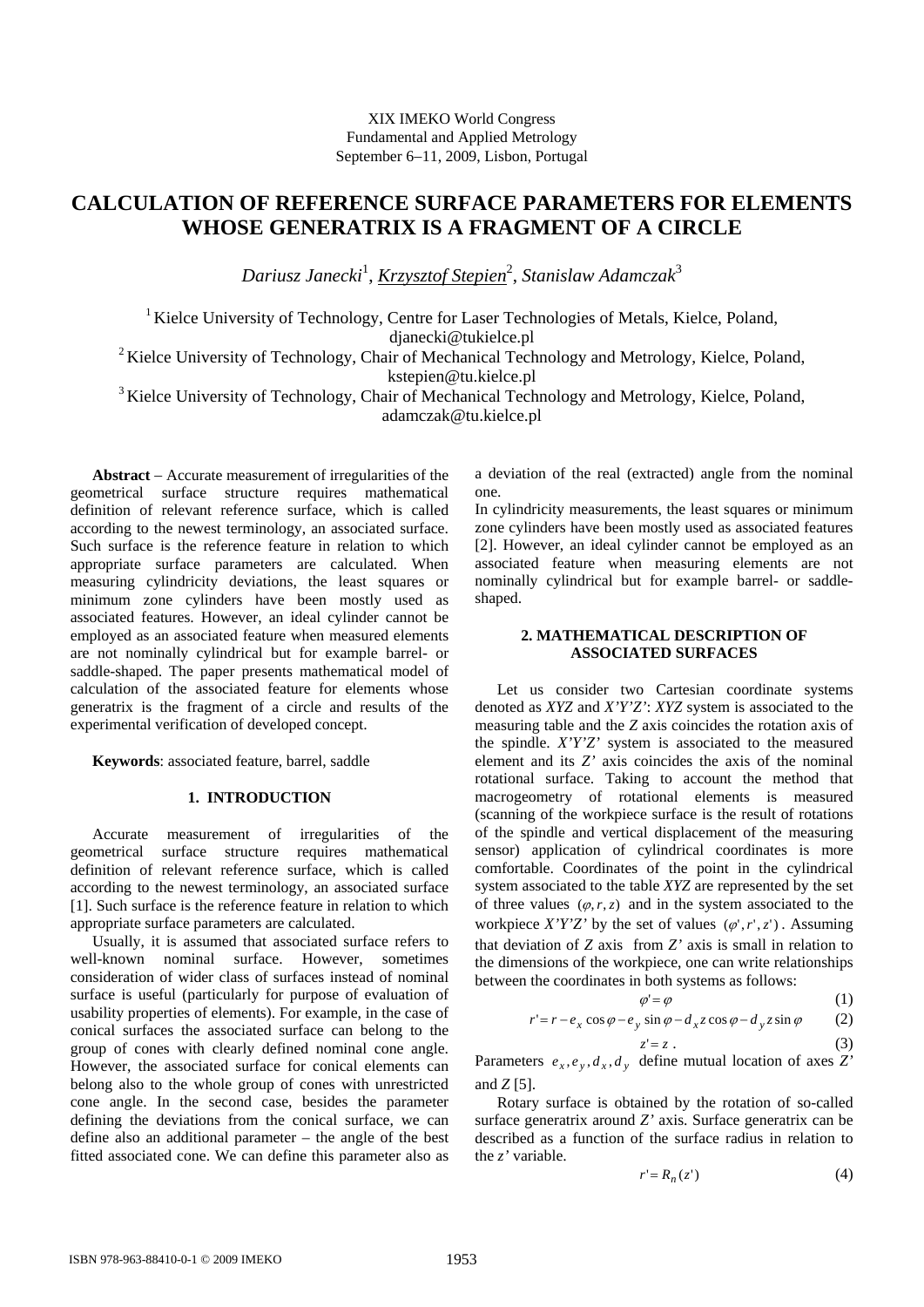This paper concerns surfaces, whose generatrices constitute a fragment of a circle. Two types of such surfaces can be distinguished: barrel-shaped and saddle-shaped surfaces (Fig. 1).



b)





Fig. 1. Mathematical description of the associated surface:

a) a barrel shaped surface, b) a saddle shaped surface

Equation of the generatrix of a barrel can be formulated as follows:

$$
R_n(z^*) = r_0 + \sqrt{R_0^2 - (z^* - z_0)^2} \,,
$$
 (5)  
and equation of the generatrix of a saddle

$$
R_n(z^{\prime}) = r_0 - \sqrt{R_0^2 - (z^{\prime} - z_0)^2} \,, \tag{6}
$$

In the definitions given above parameter  $R_0$  is the radius of the circle fragment that defines the generatrix and  $r_0$ ,  $z_0$  are the coordinates of the centre of the circle (see Fig. 1). One can notice that for  $z' = z_0$  the radius of barrel-shaped surface reaches its maximum ( $r_0 + R_0$ ) and the radius of the saddleshaped surface reaches its minimum ( $r_0 - R_0$ ).

Relationships given above show that analyzed surfaces can be described by three parameters: the radius of the circle coinciding the generatrix  $R_0$  and the coordinates of the centre of this circle  $r_0$ ,  $z_0$ . Because measurements of the radius value are relative, so parameter  $r_0$  does not really represent any geometrical quantity and it depends on mean value of extracted radius.

Assuming that deviation of the workpiece axis from the rotation axis is small in relation to nominal dimensions of the workpiece, the relationship between coordinates of given point in the coordinate system associated to the table and in the coordinate system associated to the workpiece can be described by equations  $(1)$  -  $(3)$ .

Let us denote the series of values of the workpiece radius obtained through measurements of the profile in points whose coordinates are  $(\varphi_i, z_i)$ ,  $i = 1, 2, ..., M$  by  $\Delta r_i$ . The indicator that defines the quality of the fitting the associated surface to coordinates of measuring points can be described by the following formula

$$
J(e_x, e_y, d_x, d_y, r_0, R_0, z_0)
$$
  
= 
$$
\frac{1}{2} \sum_{i=1}^{M} h(\varphi_i, Ar_i, z_i, e_x, e_y, d_x, d_y, r_0, R_0, z_0)^2
$$
 (7)

where

$$
h(\varphi, \Delta r, z, e_x, e_y, d_x, d_y, r_0, R_0, z_0)
$$
  
=  $\Delta r - e_x \cos \varphi - e_y \sin \varphi - d_x z \cos \varphi - d_y z \sin \varphi - R_n(z),$  (8)

and the function  $R_n(z)$  is described by (5) or (6).

The formula *h* is the distance of the point on the measured surface from the projection of this point on the associated surface in the direction perpendicular to *Z* axis.

In order to minimize the indicator given by (7), for example, so-called Gauss-Newton algorithm can be applied. This algorithm requires knowledge of good evaluations of initial parameters values. However, such evaluations are often not available, for example if the values of the nominal radiii are very large. For instance, in bearing industry there are barrelshaped elements, whose surface convex is relatively small. In such cases development of the method that allows good preliminary evaluation of parameters  $R_0$ ,  $z_0$  is very important. Below the procedure allowing determination of associated surface parameters is described. The procedure consists of three steps: the aim of first two steps is determination of initial evaluations of parameters. The third step is the Gauss-Newton procedure.

Step 1. Calculation of approximate axis parameters of the associated surface and approximation of the function  $R_n(z)$ using the polynomial of appropriate order

$$
p(z) = a_0 + a_1 z + a_2 z^2 + \dots + a_n z_n.
$$
 (9)

In order to assure good conditioning of this task, the series  $1, z, z<sup>2</sup>, ..., z<sup>n</sup>$  can be replaced series of appropriately scaled Legendre or Tchebyshev polynomials. Associated surface is described by

$$
R_s(\varphi, z) = p(z) - e_x \cos \varphi - e_y \sin \varphi - d_x z \cos \varphi - d_y z \sin \varphi
$$
\n(10)

Optimum parameters values can be obtained from the formula

$$
\theta = -\left(\sum_{i=1}^{M} w_i w_i^T\right)^{-1} \left(\sum_{i=1}^{M} w_i v_i\right),\tag{11}
$$

where

$$
w_i = \begin{bmatrix} 1 & z_i & \dots & z_i \end{bmatrix}^2 - \cos \varphi_i \quad -\sin \varphi_i \quad -z_i \cos \varphi_i \quad -z \sin \varphi_i \end{bmatrix}^T
$$
  
\n
$$
\hat{\theta} = \begin{bmatrix} a_0 & a_1 & \dots & a_n \end{bmatrix}^2 \hat{e}_x \quad \hat{e}_y \quad \hat{d}_x \quad \hat{d}_y \end{bmatrix}^T
$$
  
\n(12)-(14)

 $v_i = \Delta r_i$ ,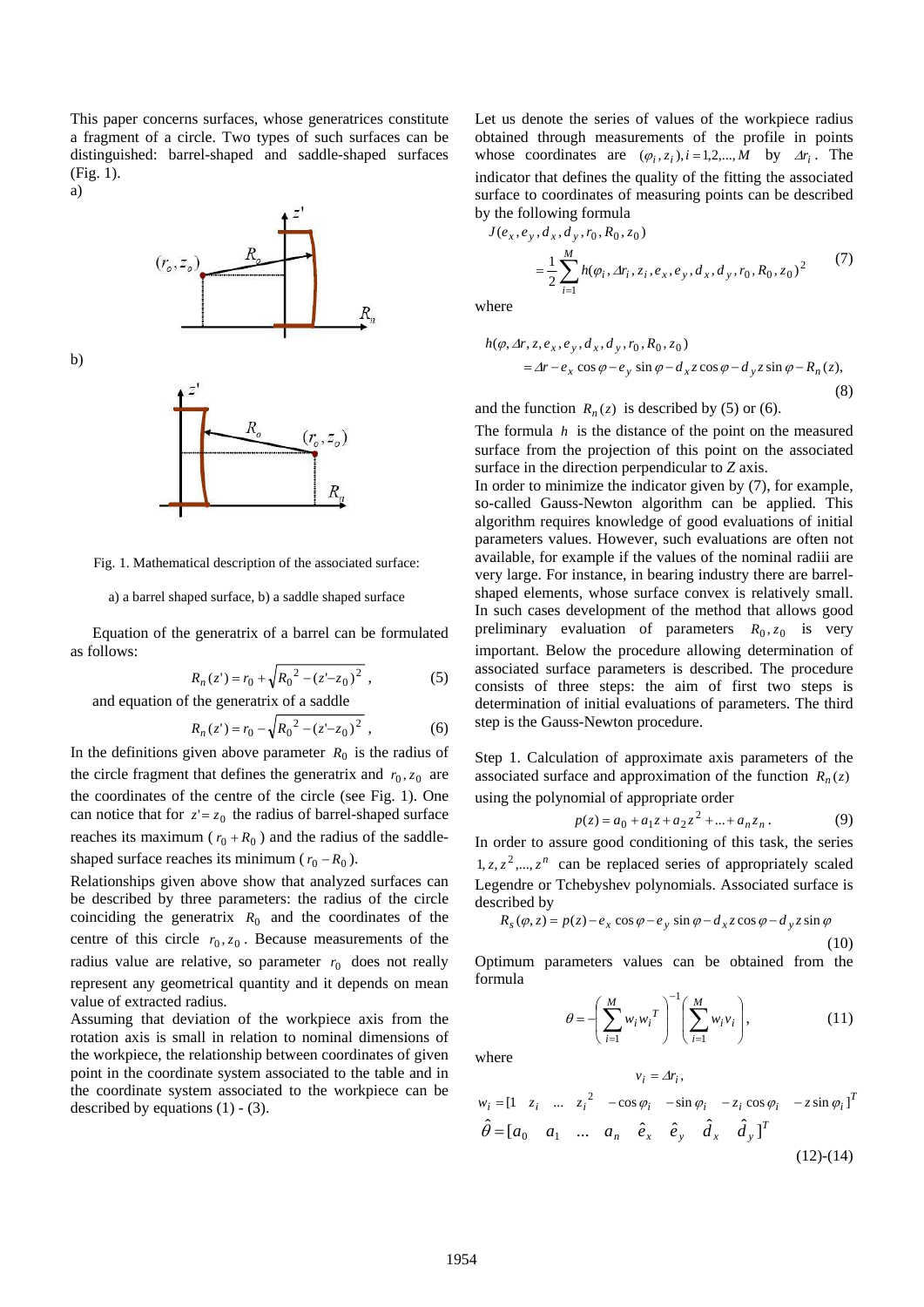Step 2. One should notice that coordinates of the point  $(\varphi, r', z)$  lying on the nominal surface fulfil the equation

$$
R_0^2 - (z - z_0)^2 - (r - r_0)^2 = 0
$$
 (15)

(one should remember that  $z = z'$ ). Developing above equation one can rewrite it as follows

$$
(R_0^2 - {r_0}^2 - {z_0}^2) + 2zz_0 + 2r'r_0 - (z^2 + r^2) = 0
$$
, (16)

and then in the following form

$$
v = -(z^2 + r^{2}),
$$
 (17)

$$
w = \begin{bmatrix} 1 & 2z & 2r \end{bmatrix}^T, \tag{18}
$$

$$
g = [R_0^2 - r_0^2 - z_0^2 \ z_0 \ r_0]^T. \tag{19}
$$

Let us assume that the interval  $[0, H]$  refers to the range of the variable *z*. If  $r' = a_0 + a_1 z + a_2 x^2 + ... + a_n z^n$ , then respective approximate values of the vector  $\theta$  can be calculated from the condition of the minimization of the function

$$
J = \frac{1}{2} \int_{0}^{H} (v + w^{T} \mathcal{G}) dz ,
$$
 (20)

which gives

$$
g = \left(\int_{0}^{H} ww^{T} dz\right)^{-1} \left(\int_{0}^{H} wvdz\right).
$$
 (21)

After calculation of relevant integrals analytically, one can obtain following relationship for  $n = 2$ 

$$
g = \begin{pmatrix} -\frac{a_0(1 + a_1^2)}{a_2} + \frac{3}{35}a_2^2H^4 - a_0(a + 3a_1H) + \frac{1}{70}a_2H^2(-120a_0 + 7a_1H) \\ -\frac{1}{70a_2}\left(35a_1^3 + 105a_1^2a_2H + 32a_2^3H^3 + a_1(35 + 102a_2^2H^2)\right) \\ a_0 + \frac{1 + a_1^2}{2a_2} + \frac{3a_1H}{2} + \frac{6a_2H^2}{7} \end{pmatrix}
$$
(22)

It can be shown that in most cases approximation order  $n = 2$  is sufficient. Equations allowing calculation of the elements of the vector  $\theta$  and approximation coefficients for higher values of *n* can be easily calculated by software for symbolic calculations. From obtained value of the vector  $\theta$ approximate values of the surface generatrix are calculated

$$
\hat{z}_0 = \theta_3
$$
,  $\hat{r}_0 = \theta_2$ ,  $\hat{R}_0 = \sqrt{\theta_1 + \hat{r}_0^2 + \hat{z}_0^2}$ . (23)

Finally, one should check if an analyzed surface is a barrel (
$$
\hat{r} < 0
$$
) or a saddle ( $\hat{r} > 0$ ).

Step 3. In the third step of the procedure the Gauss-Newton algorithm is applied. In order to do this a vector of parameters  $\theta = [e_x \quad e_y \quad d_x \quad d_y \quad r_0 \quad R_0 \quad z_0]^T$ , a vector of initial parameters values calculated in the first two steps of the procedure  $\hat{\theta} = [\hat{e}_x \quad \hat{e}_y \quad \hat{d}_x \quad \hat{d}_y \quad \hat{r}_0 \quad \hat{R}_0 \quad \hat{z}_0]^T$  and a vector of spatial variables  $\xi = [\varphi \ \Delta r \ z]^T$  are defined.

Relevant partial derivates of the function

$$
h(\xi, \theta) = h(\varphi, \Delta r, z, e_x, e_y, d_x, d_y, r_0, R_0, z_0)
$$
 are equal to

$$
\frac{\partial h(\xi,\theta)}{\partial \theta} = -\begin{bmatrix} \cos\varphi \\ \sin\varphi \\ z\cos\varphi \\ z\sin\varphi \\ \frac{1}{\sqrt{R_0^2 - (z - z_0)^2}} \\ -\frac{(z - z_0)}{\sqrt{R_0^2 - (z - z_0)^2}} \end{bmatrix}
$$
(24)

for barrel-shaped surface and

$$
\frac{\partial h(\xi,\theta)}{\partial \theta} = -\begin{bmatrix} \cos\varphi \\ \sin\varphi \\ z\cos\varphi \\ z\sin\varphi \\ \frac{1}{R_0} \\ \frac{R_0}{\sqrt{R_0^2 - (z - z_0)^2}} \\ \frac{(z - z_0)}{\sqrt{R_0^2 - (z - z_0)^2}} \end{bmatrix}
$$
(25)

for saddle-shaped surface.

In the last step we regard also to the tip radius of the measuring sensor. If analyzed surface has shape of a barrel then the generatrix radius is equal to the difference of  $R_0$ and the tip radius. And if analyzed surface is a saddle, then the generatrix radius is the sum of  $R_0$  and the tip radius

## **3. EXPERIMENTAL VERIFICATION OF DEVELOPED CONCEPT**

In order to evaluate accuracy of proposed methodology and procedures measurements of nominally barrel- and saddle-shaped elements were performed. The measurements were carried out with a special-purpose measuring device. The device has been designed and built on the basis of Talyrond 3 measuring instrument and equipped with an original amplifier that has been integrated with a microprocessor system. The driver of the device is controlled by a PC and original software. The original software contains procedures allowing minimization of the influence of nonlinearities between the changes of the workpiece radius and indications of the measuring sensor (including the most significant ones: nonlinearity related to the rotation of the sensor and nonlinear characteristics of the measuring sensor). The software contains also original procedures allowing filtration of rotary surfaces, whose radius is not constant. The procedures enable separation of individual types of irregularities (mainly waviness and roughness).

In order to carry out comparing research, the workpieces were measured also by the coordinate measuring machine Eclipse 550 by Zeiss.